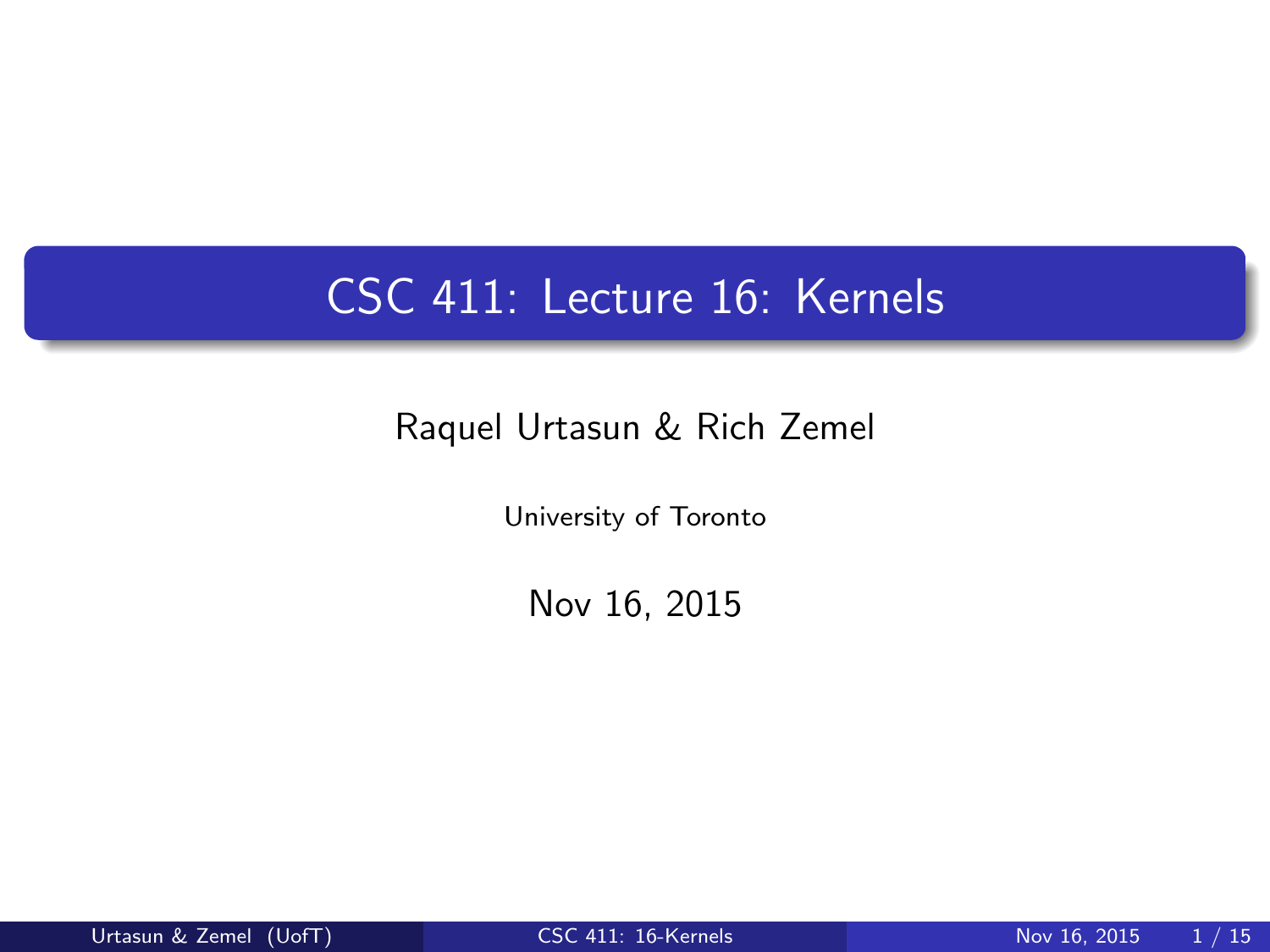- **•** Support vectors
- **·** Soft-margin
- **Kernel trick**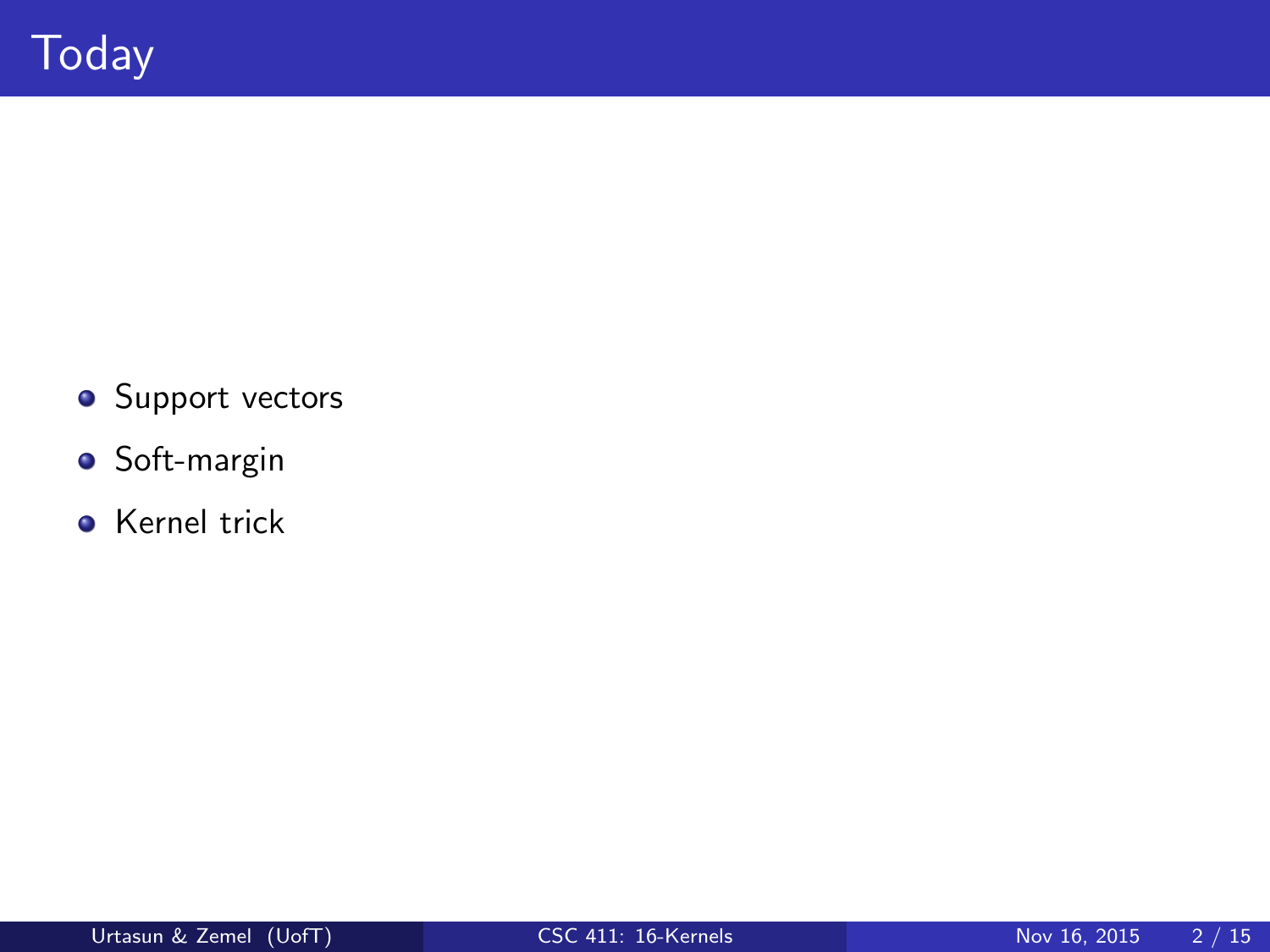## Learning a Margin-Based Classifier

- $\bullet$  We can search for the optimal parameters (w and b) by finding a solution that:
	- 1. Correctly classifies the training examples:  $\{(\mathbf{x}_{\bot}^{(i)}, t^{(i)})\}_{i=1}^N$
	- 2. Maximizes the margin (same as minimizing  $w^T w$ )



- This is call the primal formulation of Support Vector Machine (SVM)
- Can optimize via projective gradient descent, etc.
- Apply Lagrange multipliers: formulate equivalent problem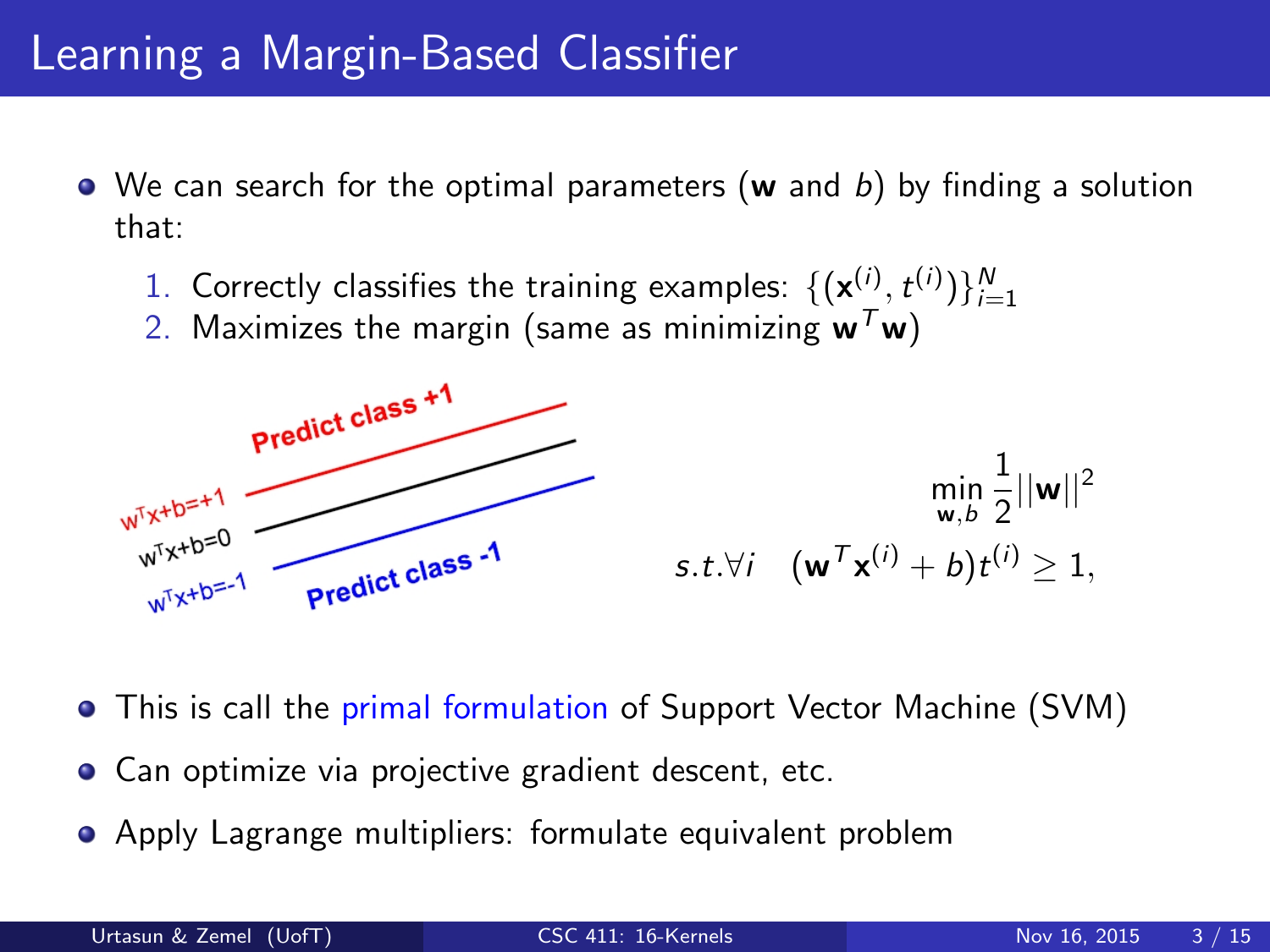## Learning a Linear SVM

Convert the constrained minimization to an unconstrained optimization problem: represent constraints as penalty terms:

$$
\min_{\mathbf{w},b}\frac{1}{2}||\mathbf{w}||^2 + \text{penalty} - \text{term}
$$

For data  $\{(\mathbf{x}^{(i)}, t^{(i)})\}_{i=1}^N$ , use the following penalty  $\max_{\alpha_i\geq 0} \alpha_i[1-(\mathbf{w}^T\mathbf{x}^{(i)}+b)t^{(i)}]=\begin{cases} 0 & \text{if} \quad (\mathbf{w}^T\mathbf{x}^{(i)}+b)t^{(i)}\geq 1\ \infty & \text{otherwise} \end{cases}$  $\infty$  otherwise

• Rewrite the minimization problem

$$
\min_{\mathbf{w},b}\{\frac{1}{2}||\mathbf{w}||^2 + \sum_{i=1}^N \max_{\alpha_i\geq 0} \alpha_i[1 - (\mathbf{w}^T\mathbf{x}^{(i)} + b)t^{(i)}]\}
$$

where  $\alpha_i$  are the Lagrange multipliers

$$
= \min_{\mathbf{w},b} \max_{\alpha_i \geq 0} \{ \frac{1}{2} ||\mathbf{w}||^2 + \sum_{i=1}^N \alpha_i [1 - (\mathbf{w}^T \mathbf{x}^{(i)} + b) t^{(i)}] \}
$$

Urtasun & Zemel (UofT) [CSC 411: 16-Kernels](#page-0-0) Nov 16, 2015 4 / 15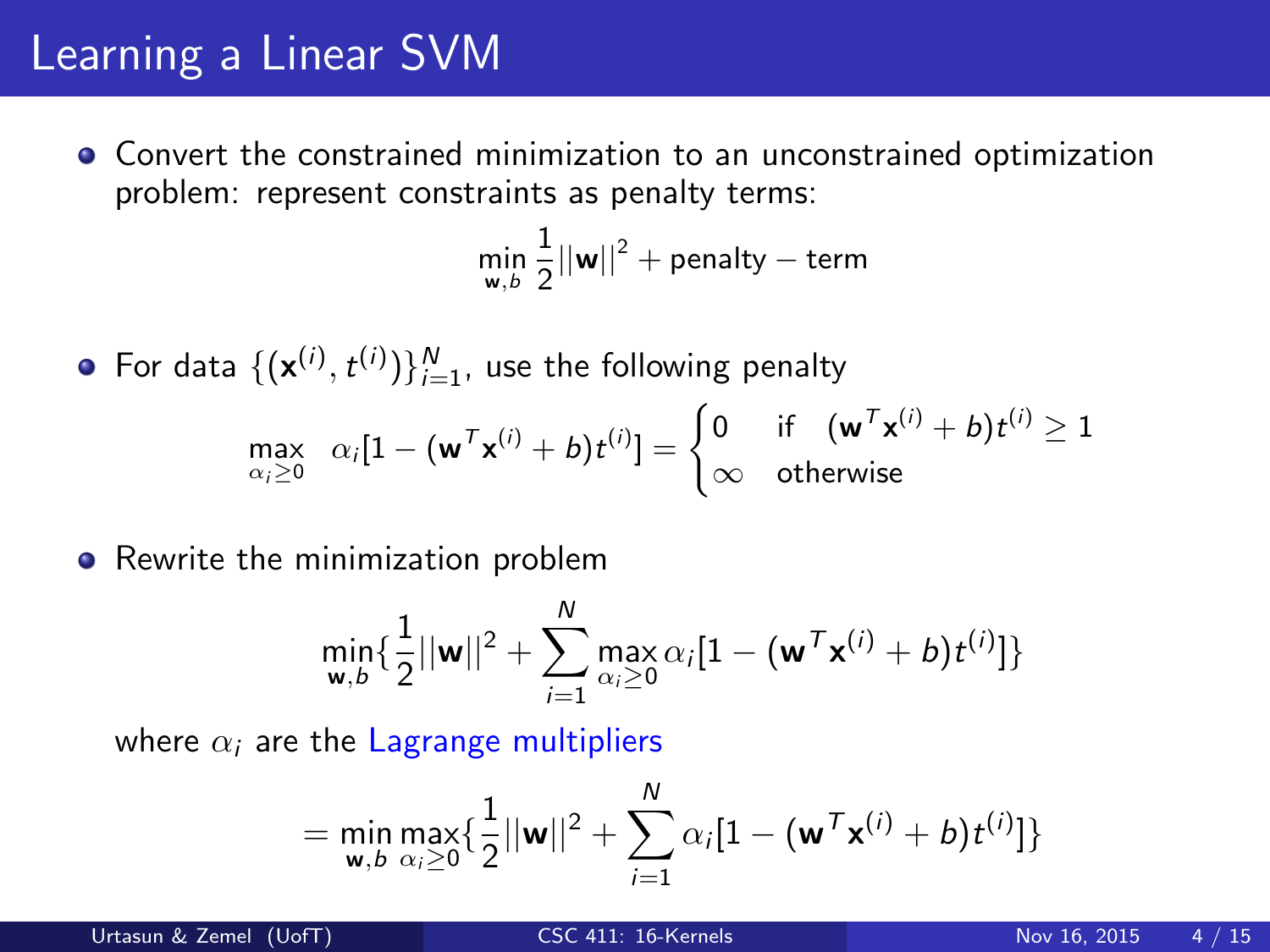### Solution to Linear SVM

Swap the "max" and "min": This is a lower bound

$$
\max_{\alpha_i \geq 0} \min_{\mathbf{w}, b} \{ \frac{1}{2} ||\mathbf{w}||^2 + \sum_{i=1}^N \alpha_i [1 - (\mathbf{w}^T \mathbf{x}^{(i)} + b) t^{(i)}] \} = \max_{\alpha_i \geq 0} \min_{\mathbf{w}, b} J(\mathbf{w}, b; \alpha)
$$

• First minimize  $J()$  w.r.t. w, b for fixed Lagrange multipliers:

$$
\frac{\partial J(\mathbf{w}, b; \alpha)}{\partial \mathbf{w}} = \mathbf{w} - \sum_{i=1}^{N} \alpha_i \mathbf{x}^{(i)} t^{(i)} = 0
$$

$$
\frac{\partial J(\mathbf{w}, b; \alpha)}{\partial b} = - \sum_{i=1}^{N} \alpha_i t^{(i)} = 0
$$

- **•** We obtain  $w = \sum_{n=1}^{N}$  $i=1$  $\alpha_i t^{(i)} \mathbf{x}^{(i)}$
- **•** Then substitute back to get final optimization:

$$
L = \max_{\alpha_i \geq 0} \{ \sum_{i=1}^N \alpha_i - \frac{1}{2} \sum_{i,j=1}^N t^{(i)} t^{(j)} \alpha_i \alpha_j (\mathbf{x}^{(i)^T} \cdot \mathbf{x}^{(j)}) \}
$$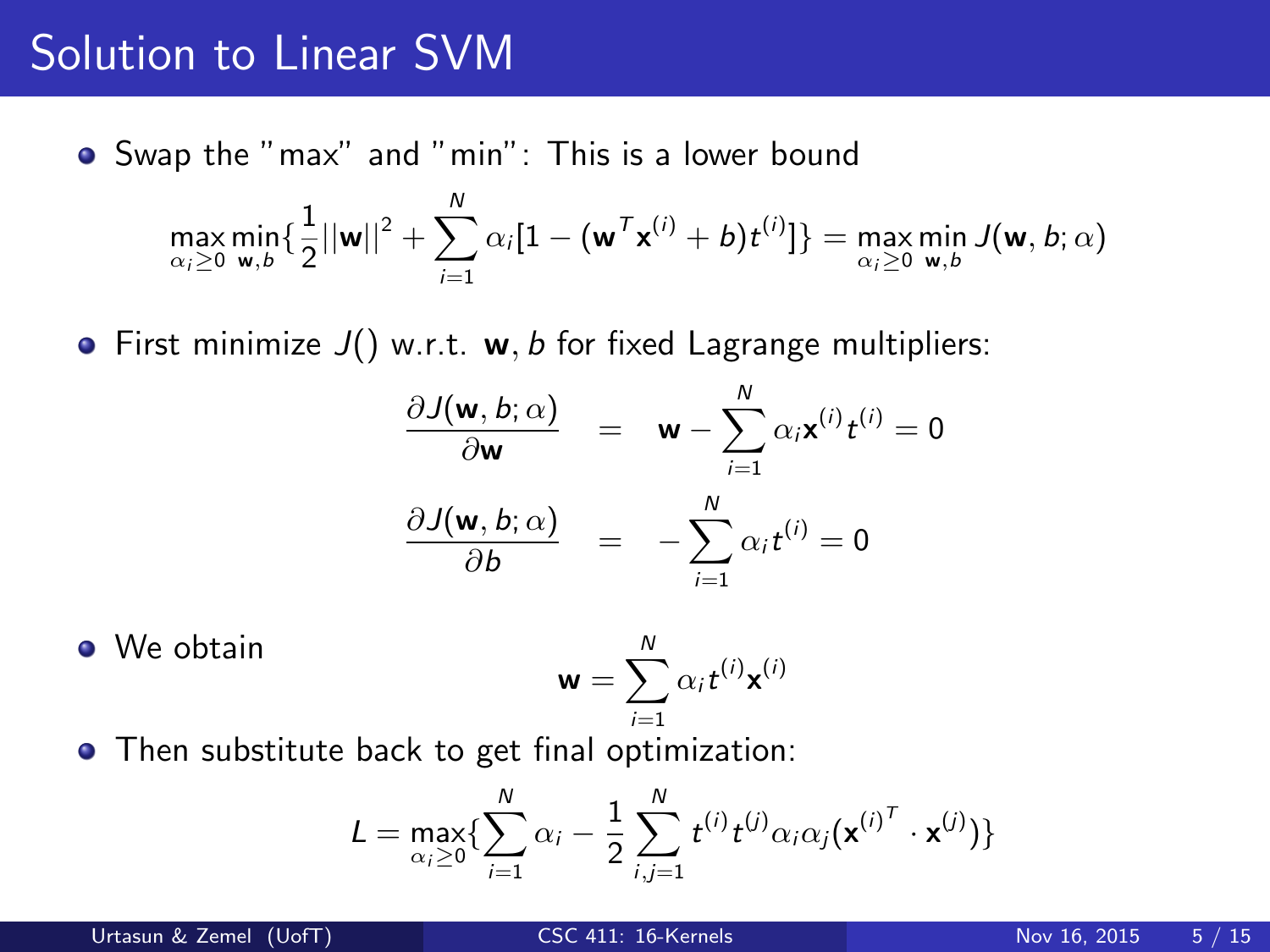# Summary of Linear SVM

- **•** Binary and linear separable classification
- **•** Linear classifier with maximal margin
- **•** Training SVM by maximizing

$$
\max_{\alpha_i \geq 0} \{ \sum_{i=1}^N \alpha_i - \frac{1}{2} \sum_{i,j=1}^N t^{(i)} t^{(j)} \alpha_i \alpha_j (\mathbf{x}^{(i)^T} \cdot \mathbf{x}^{(j)}) \}
$$
  
subject to  $\alpha_i \geq 0$ ;  $\sum_{i=1}^N \alpha_i t^{(i)} = 0$ 

• The weights are

$$
\mathbf{w} = \sum_{i=1}^N \alpha_i t^{(i)} \mathbf{x}^{(i)}
$$

 $i=1$ 

- Only a small subset of  $\alpha_i$ 's will be nonzero, and the corresponding  $\mathbf{x}^{(i)}$ 's are the support vectors S
- Prediction on a new example:

$$
y = sign[b + \mathbf{x} \cdot (\sum_{i=1}^{N} \alpha_i t^{(i)} \mathbf{x}^{(i)})] = sign[b + \mathbf{x} \cdot (\sum_{i \in S} \alpha_i t^{(i)} \mathbf{x}^{(i)})]
$$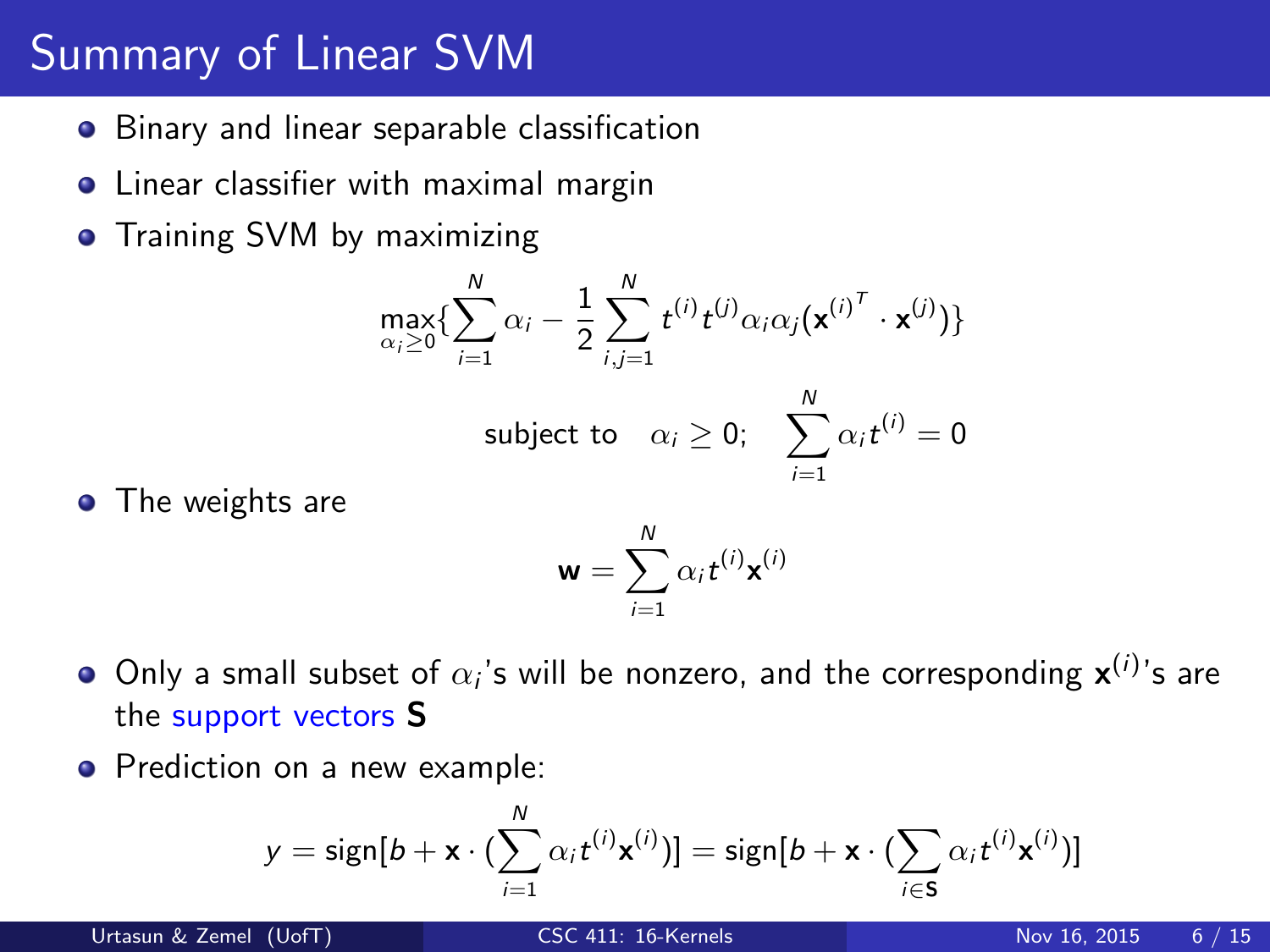# What if data is not linearly separable?



• Introduce slack variables  $\xi_i$ 

$$
\min \frac{1}{2} ||\mathbf{w}||^2 + \lambda \sum_{i=1}^N \xi_i
$$
  
s.t  $\xi_i \geq 0$ ;  $\forall i \quad t^{(i)} (\mathbf{w}^T \mathbf{x}^{(i)}) \geq 1 - \xi_i = 0$ 

- **Example lies on wrong side of hyperplane**  $\xi_i > 1$
- Therefore  $\sum_i \xi_i$  upper bounds the number of training errors
- $\bullet$   $\lambda$  trades off training error vs model complexity
- This is known as the soft-margin extension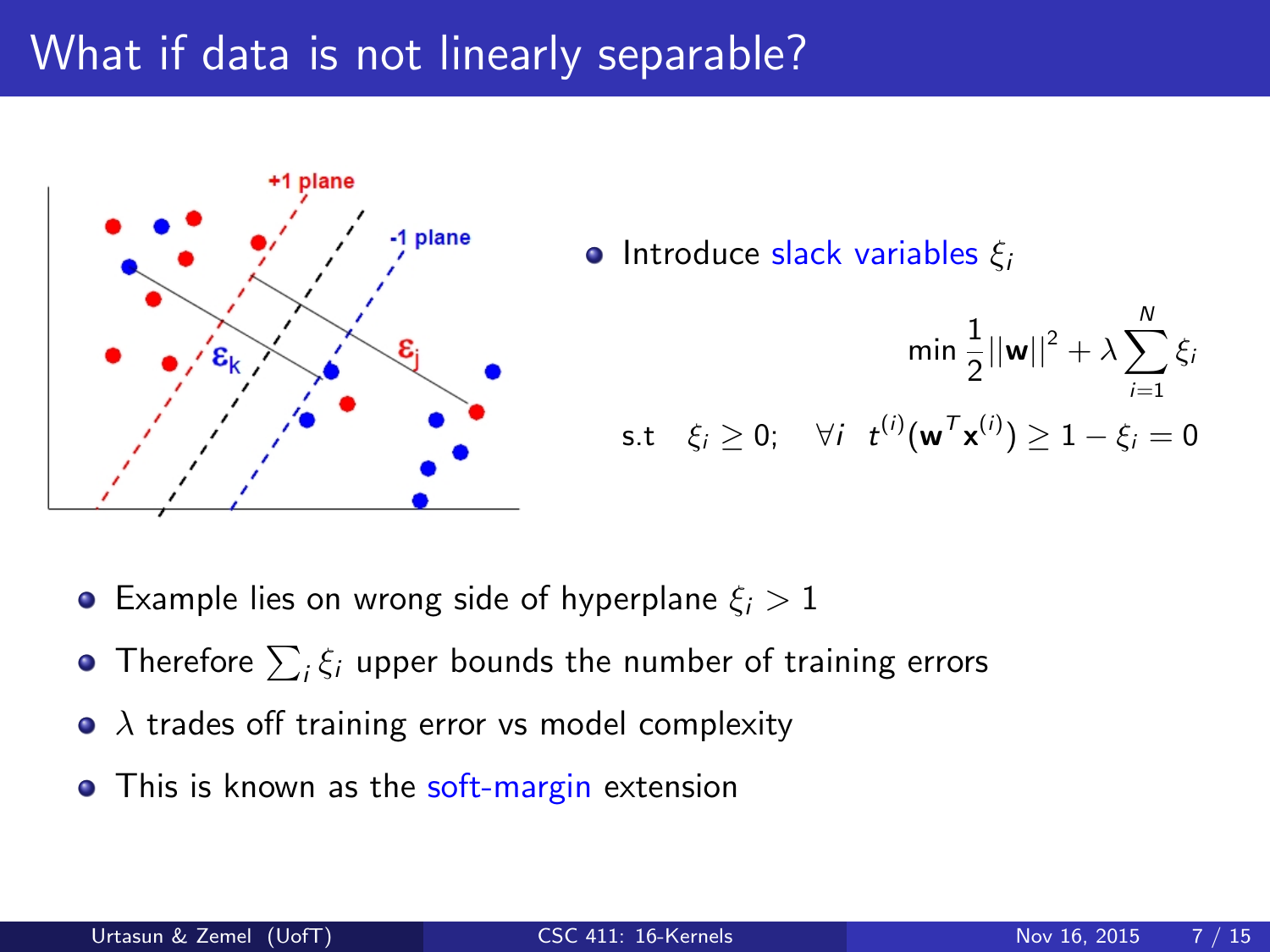## Non-linear decision boundaries

• Note that both the learning objective and the decision function depend only on dot products between patterns

$$
\ell = \sum_{i=1}^{N} \alpha_i - \frac{1}{2} \sum_{i,j=1}^{N} t^{(i)} t^{(j)} \alpha_i \alpha_j (\mathbf{x}^{(i)^T} \cdot \mathbf{x}^{(j)})
$$

$$
y = \text{sign}[b + \mathbf{x} \cdot (\sum_{i=1}^{N} \alpha_i t^{(i)} \mathbf{x}^{(i)})]
$$

How to form non-linear decision boundaries in input space?

- 1. Map data into feature space  $\mathbf{x} \rightarrow \phi(\mathbf{x})$
- 2. Replace dot products between inputs with feature points

$$
\mathbf{x}^{(i)^T}\mathbf{x}^{(j)} \rightarrow \phi(\mathbf{x}^{(i)})^T\phi(\mathbf{x}^{(j)})
$$

- 3. Find linear decision boundary in feature space
- Problem: what is a good feature function  $\phi(\mathbf{x})$ ?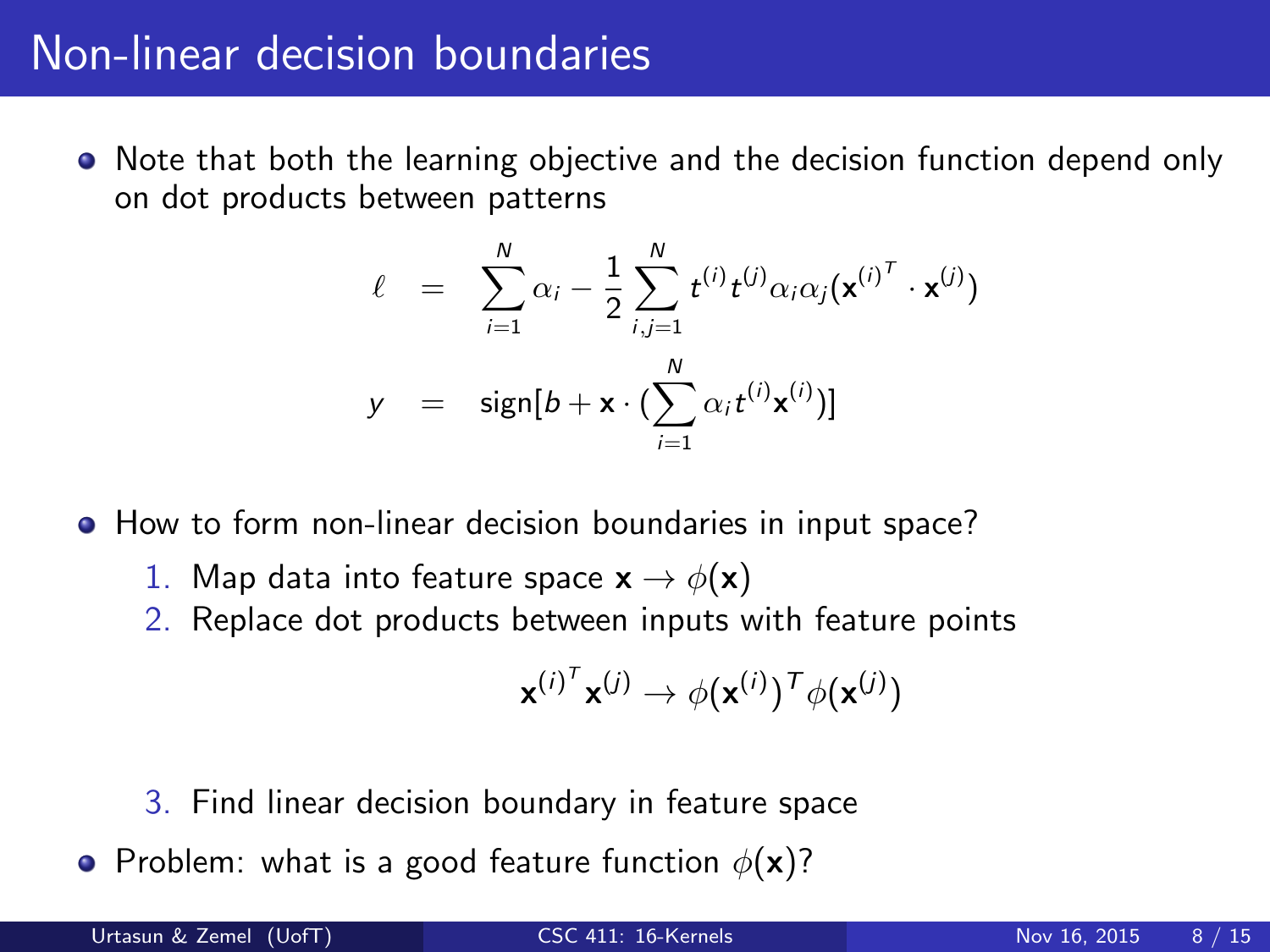Kernel trick: dot-products in feature space can be computed as a kernel function

$$
K(\mathbf{x}^{(i)}, \mathbf{x}^{(j)}) = \phi(\mathbf{x}^{(i)})^T \phi(\mathbf{x}^{(j)})
$$

- **I** Idea: work directly on **x**, avoid having to compute  $\phi(\mathbf{x})$
- **•** Example:

$$
K(\mathbf{a}, \mathbf{b}) = (\mathbf{a}^T \mathbf{b})^3 = ((a_1, a_2)^T (b_1, b_2))^3
$$
  
=  $(a_1b_1 + a_2b_2)^3$   
=  $a_1^3b_1^3 + 3a_1^2b_1^2a_2b_2 + 3a_1b_1a_2^2b_2^2 + a_2^3b_2^3$   
=  $(a_1^3, \sqrt{3}a_1^2a_2, \sqrt{3}a_1a_2^2, a_2^3)^T (b_1^3, \sqrt{3}b_1^2b_2, \sqrt{3}b_1b_2^2, b_2^3)$   
=  $\phi(\mathbf{a}) \cdot \phi(\mathbf{b})$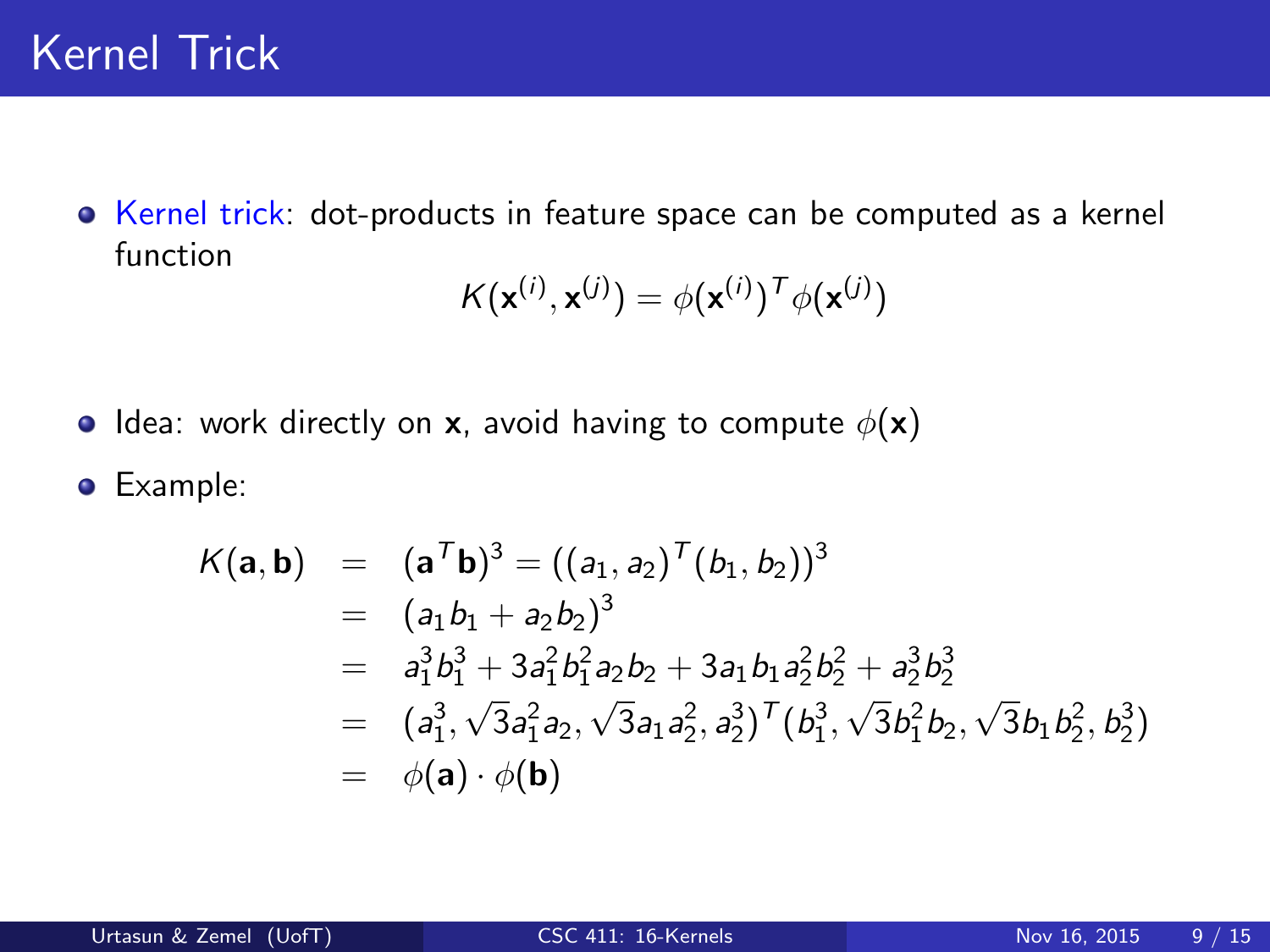## Kernels

- Examples of kernels: kernels measure similarity
	- 1. Polynomial

$$
K(\mathbf{x}^{(i)}, \mathbf{x}^{(j)}) = (\mathbf{x}^{(i)^T} \mathbf{x}^{(j)} + 1)^2
$$

2. Gaussian

$$
K(\mathbf{x}^{(i)}, \mathbf{x}^{(j)}) = \exp(-\frac{||\mathbf{x}^{(i)} - \mathbf{x}^{(j)}||^2}{2\sigma^2})
$$

3. Sigmoid

$$
K(\mathbf{x}^{(i)}, \mathbf{x}^{(j)}) = \tanh(\beta {(\mathbf{x}^{(i)}}^{\mathsf{T}} \mathbf{x}^{(j)}) + a)
$$

- **•** Each kernel computation corresponds to dot product
	- **Example 1** calculation for particular mapping  $\phi(\mathbf{x})$  implicitly maps to high-dimensional space
- Why is this useful?
	- 1. Rewrite training examples using more complex features
	- 2. Dataset not linearly separable in original space may be linearly separable in higher dimensional space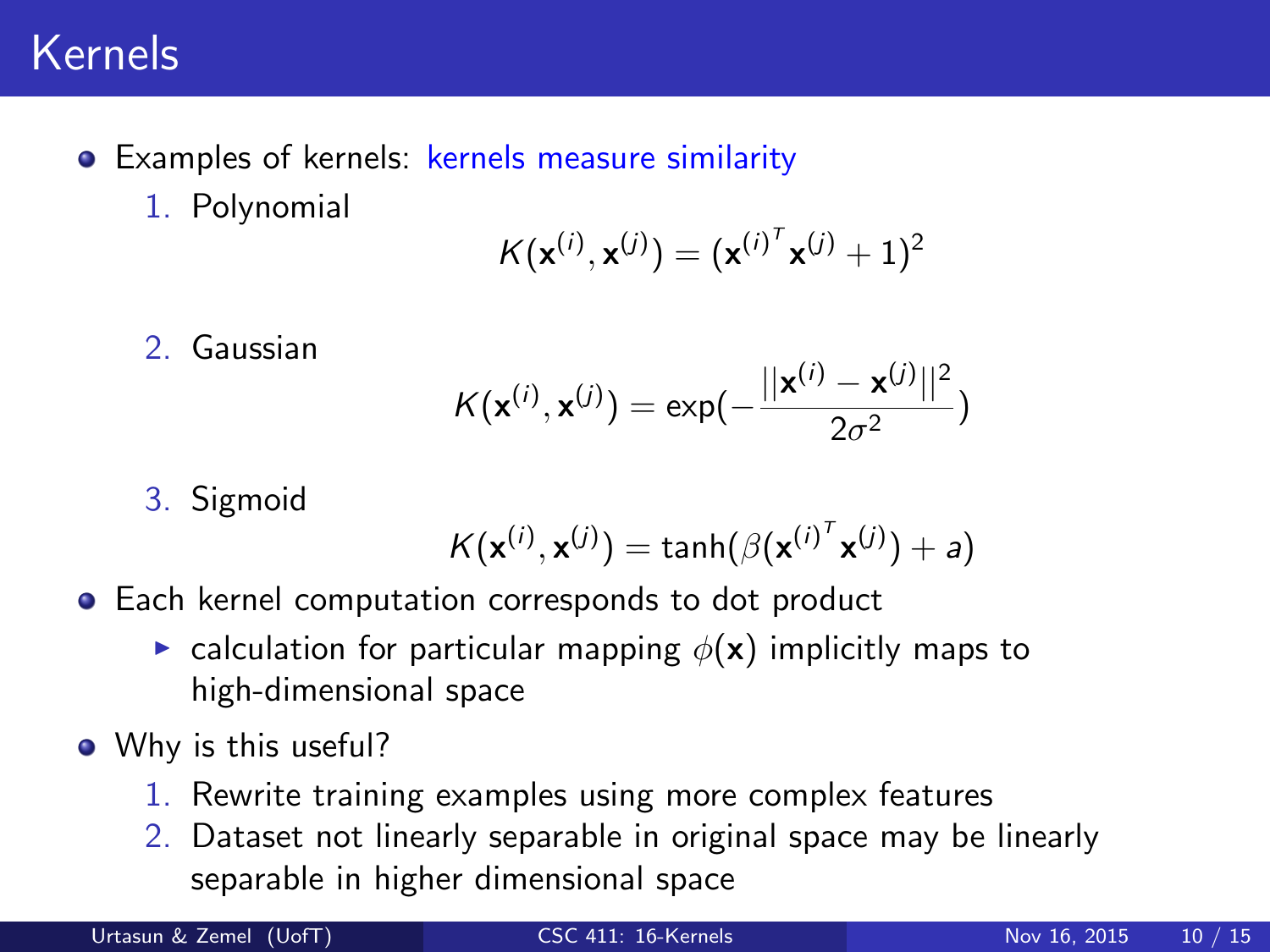## Input transformation



- Mapping to a feature space can produce problems:
	- $\blacktriangleright$  High computational burden due to high dimensionality
	- $\blacktriangleright$  Many more parameters
- SVM solves these two issues simultaneously
	- $\triangleright$  Kernel trick produces efficient classification
	- $\triangleright$  Dual formulation only assigns parameters to samples, not features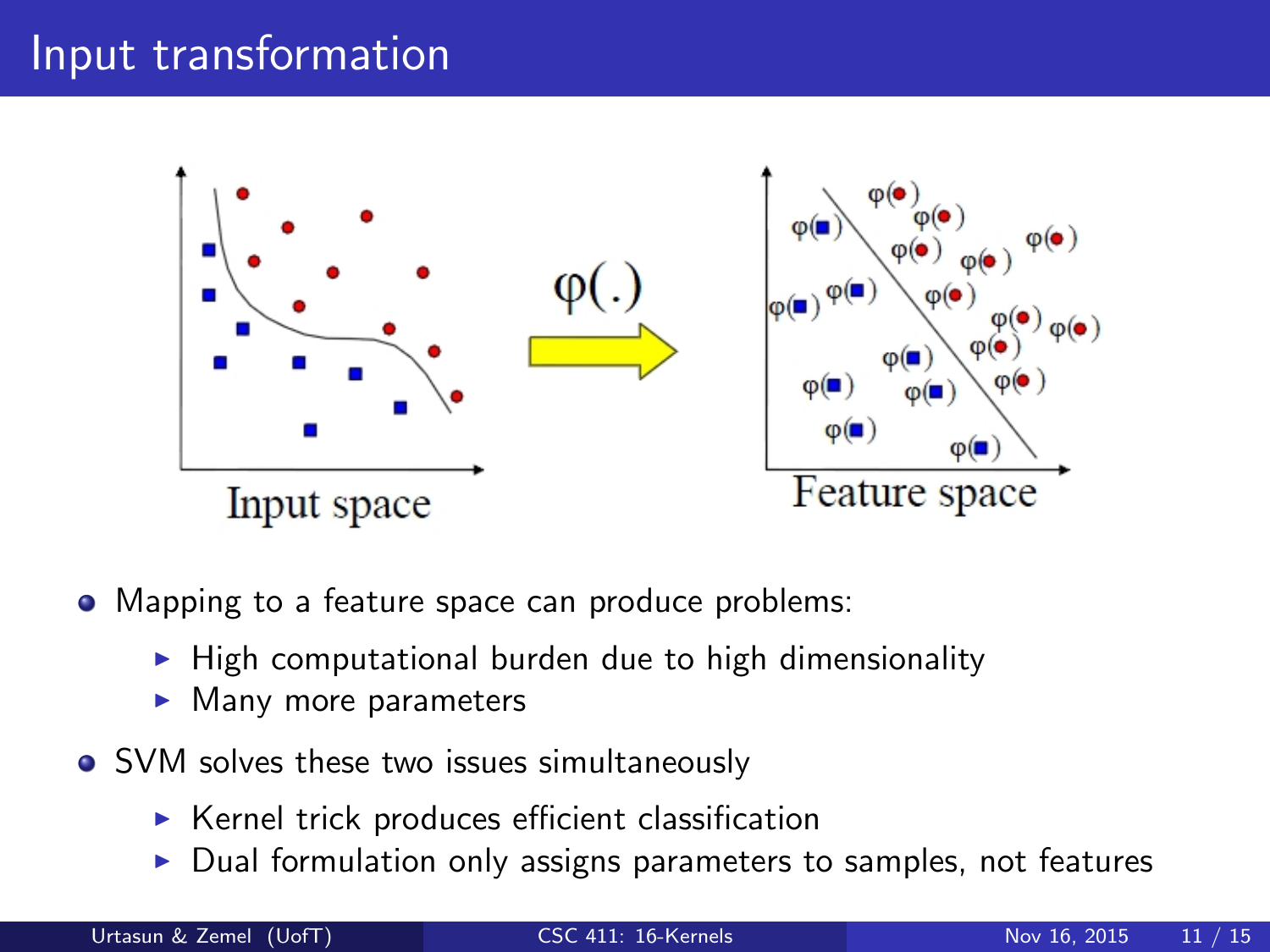### Classification with non-linear SVMs

• Non-linear SVM using kernel function  $K()$ :

$$
\ell = \sum_{i=1}^{N} \alpha_i - \frac{1}{2} \sum_{i,j=1}^{N} t^{(i)} t^{(j)} \alpha_i \alpha_j K(\mathbf{x}^{(i)}, \mathbf{x}^{(j)})
$$

- Maximize  $\ell$  w.r.t.  $\{\alpha\}$  under constraints  $\forall i, \alpha_i \geq 0$
- Unlike linear SVM, cannot express w as linear combination of support vectors
	- $\triangleright$  now must retain the support vectors to classify new examples
- **•** Final decision function:

$$
y = \text{sign}[b + \sum_{i=1}^{N} t^{(i)} \alpha_i K(\mathbf{x}, \mathbf{x}^{(i)})]
$$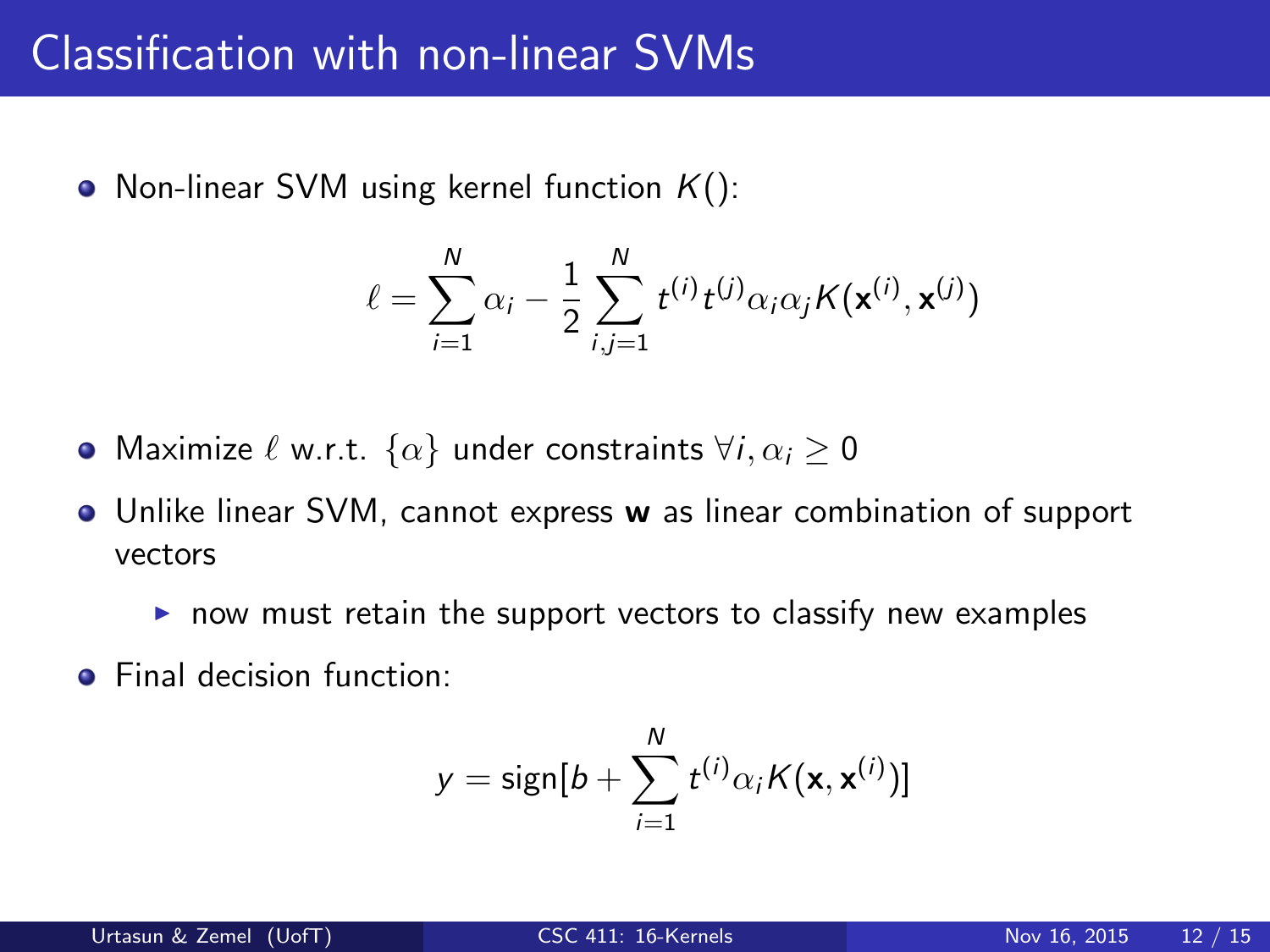- Mercer's Theorem (1909): any reasonable kernel corresponds to some feature space
- **•** Reasonable means that the Gram matrix is positive definite

$$
K_{ij} = K(\mathbf{x}, \mathbf{x}^{(i)})
$$

- **•** Feature space can be very large
	- $\blacktriangleright$  polynomial kernel  $(1+\mathbf{x}^{(i)}+\mathbf{x}^{(j)})^d$  corresponds to feature space exponential in d
	- $\triangleright$  Gaussian kernel has infinitely dimensional features
- Linear separators in these super high-dim spaces correspond to highly nonlinear decision boundaries in input space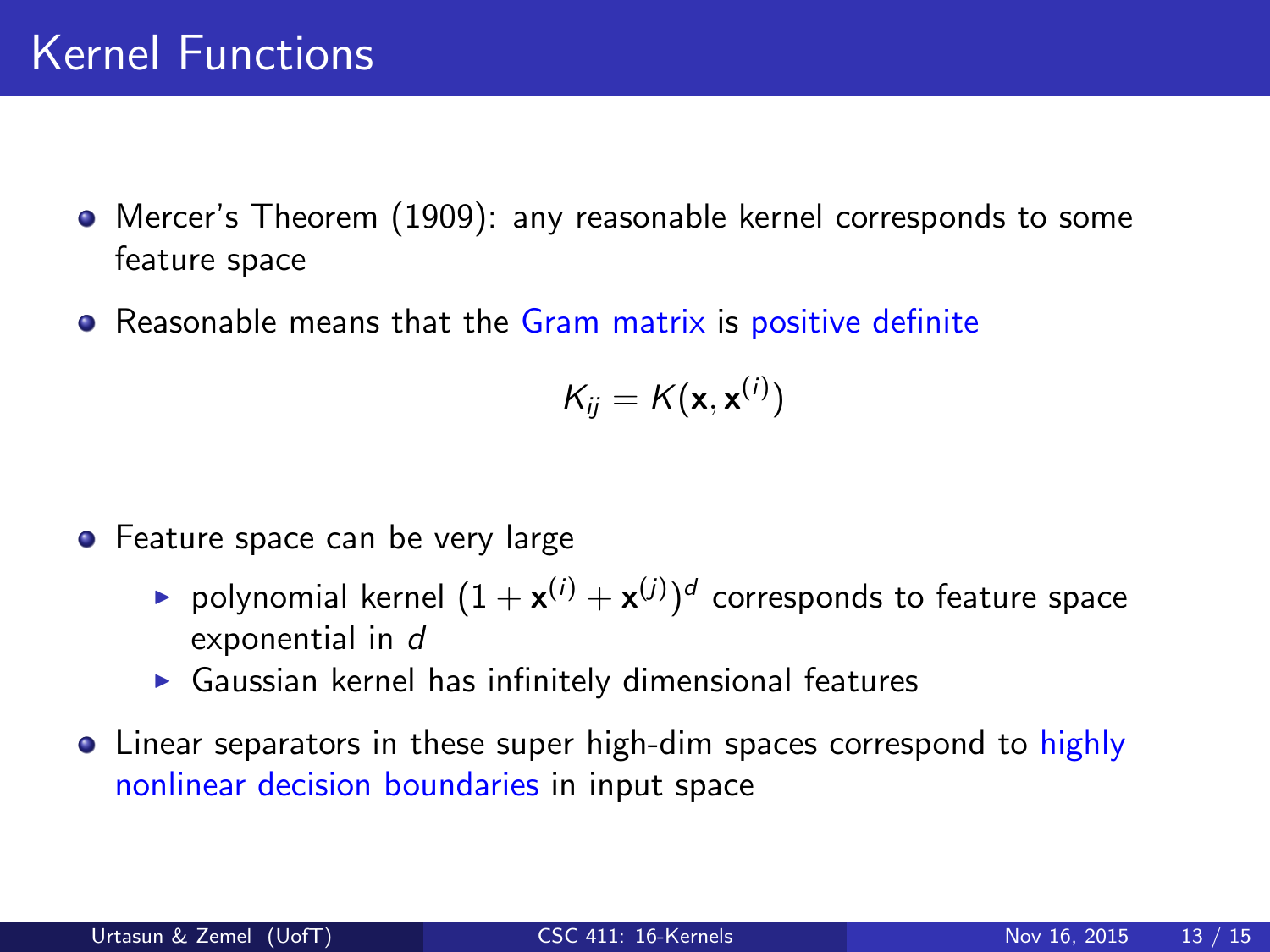- **•** Advantages:
	- $\triangleright$  Kernels allow very flexible hypotheses
	- $\triangleright$  Poly-time exact optimization methods rather than approximate methods
	- $\triangleright$  Soft-margin extension permits mis-classified examples
	- $\blacktriangleright$  Variable-sized hypothesis space
	- Excellent results  $(1.1\%$  error rate on handwritten digits vs. LeNet's 0.9%)
- **O** Disadvantages:
	- $\blacktriangleright$  Must choose kernel parameters
	- $\triangleright$  Very large problems computationally intractable
	- $\blacktriangleright$  Batch algorithm